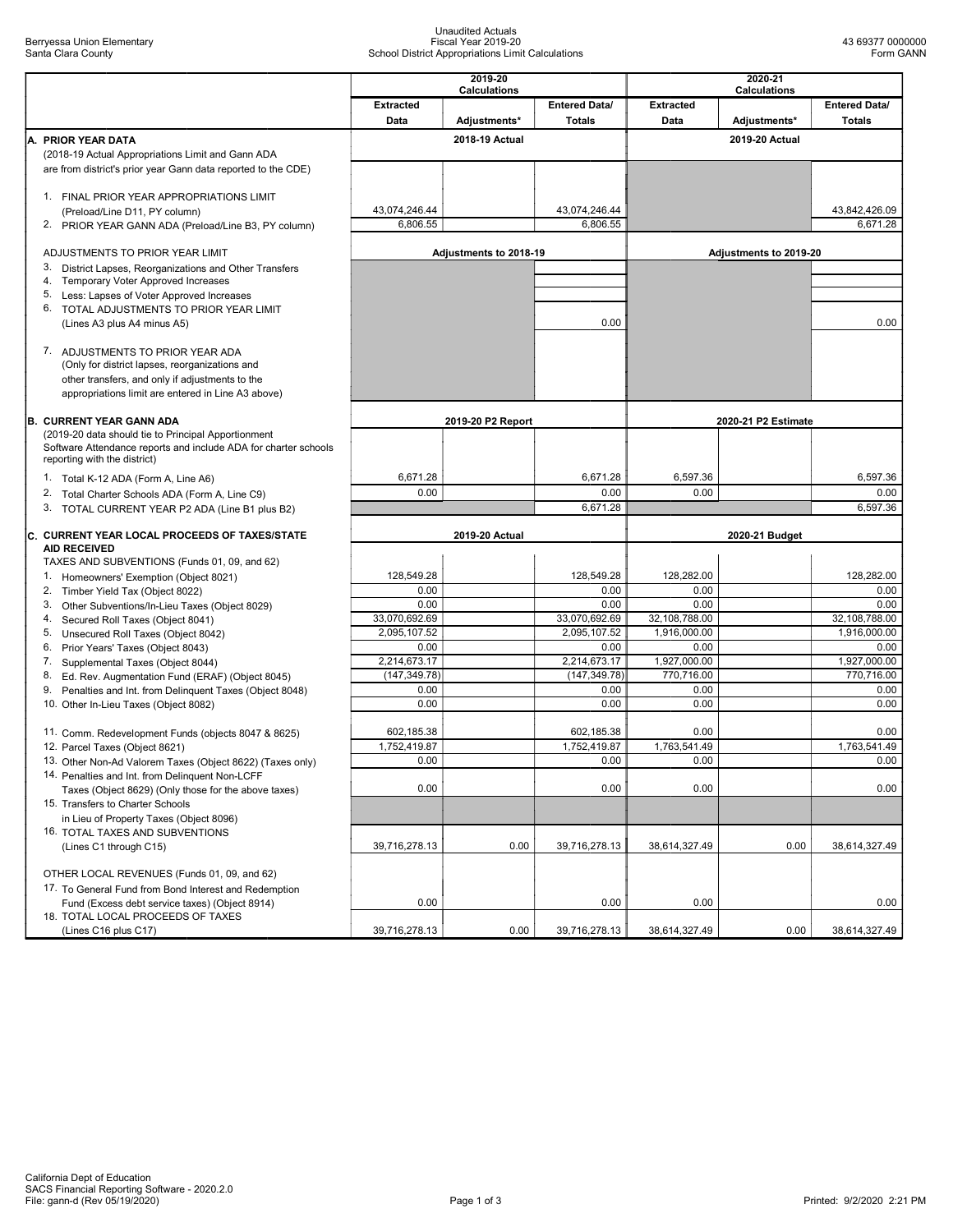## Unaudited Actuals Fiscal Year 2019-20 School District Appropriations Limit Calculations

|                                                                                                                   | 2019-20<br>Calculations |                |                      | 2020-21<br><b>Calculations</b> |                |                      |  |
|-------------------------------------------------------------------------------------------------------------------|-------------------------|----------------|----------------------|--------------------------------|----------------|----------------------|--|
|                                                                                                                   | <b>Extracted</b>        |                | <b>Entered Data/</b> | <b>Extracted</b>               |                | <b>Entered Data/</b> |  |
|                                                                                                                   | Data                    | Adjustments*   | <b>Totals</b>        | Data                           | Adjustments*   | <b>Totals</b>        |  |
|                                                                                                                   |                         |                |                      |                                |                |                      |  |
| <b>EXCLUDED APPROPRIATIONS</b>                                                                                    |                         |                |                      |                                |                |                      |  |
| 19. Medicare (Enter federally mandated amounts only from objs.<br>3301 & 3302; do not include negotiated amounts) |                         |                | 691,659.00           |                                |                | 709,876.00           |  |
| OTHER EXCLUSIONS                                                                                                  |                         |                |                      |                                |                |                      |  |
| 20. Americans with Disabilities Act                                                                               |                         |                |                      |                                |                |                      |  |
| 21. Unreimbursed Court Mandated Desegregation<br>Costs                                                            |                         |                |                      |                                |                |                      |  |
| 22. Other Unfunded Court-ordered or Federal Mandates                                                              |                         |                |                      |                                |                |                      |  |
| 23. TOTAL EXCLUSIONS (Lines C19 through C22)                                                                      |                         |                | 691,659.00           |                                |                | 709,876.00           |  |
| STATE AID RECEIVED (Funds 01, 09, and 62)                                                                         |                         |                |                      |                                |                |                      |  |
| 24. LCFF - CY (objects 8011 and 8012)                                                                             | 24,912,256.00           |                | 24,912,256.00        | 19,730,162.00                  |                | 19,730,162.00        |  |
| 25. LCFF/Revenue Limit State Aid - Prior Years (Object 8019)                                                      | 21,629.00               |                | 21,629.00            | 0.00                           |                | 0.00                 |  |
| 26. TOTAL STATE AID RECEIVED                                                                                      |                         |                |                      |                                |                |                      |  |
| (Lines C24 plus C25)                                                                                              | 24,933,885.00           | 0.00           | 24,933,885.00        | 19,730,162.00                  | 0.00           | 19,730,162.00        |  |
|                                                                                                                   |                         |                |                      |                                |                |                      |  |
| DATA FOR INTEREST CALCULATION<br>27. Total Revenues (Funds 01, 09 & 62; objects 8000-8799)                        | 77,620,608.32           |                | 77,620,608.32        | 70,898,995.35                  |                | 70,898,995.35        |  |
| 28. Total Interest and Return on Investments                                                                      |                         |                |                      |                                |                |                      |  |
| (Funds 01, 09, and 62; objects 8660 and 8662)                                                                     | 338,546.01              |                | 338,546.01           | 300,000.00                     |                | 300,000.00           |  |
|                                                                                                                   |                         |                |                      |                                |                |                      |  |
| D. APPROPRIATIONS LIMIT CALCULATIONS<br>PRELIMINARY APPROPRIATIONS LIMIT                                          |                         | 2019-20 Actual |                      |                                | 2020-21 Budget |                      |  |
| 1. Revised Prior Year Program Limit (Lines A1 plus A6)                                                            |                         |                | 43,074,246.44        |                                |                | 43,842,426.09        |  |
| 2. Inflation Adjustment                                                                                           |                         |                | 1.0385               |                                |                | 1.0373               |  |
| 3. Program Population Adjustment (Lines B3 divided                                                                |                         |                | 0.9801               |                                |                | 0.9889               |  |
| by [A2 plus A7]) (Round to four decimal places)<br>4. PRELIMINARY APPROPRIATIONS LIMIT                            |                         |                |                      |                                |                |                      |  |
| (Lines D1 times D2 times D3)                                                                                      |                         |                | 43,842,426.09        |                                |                | 44,972,945.57        |  |
|                                                                                                                   |                         |                |                      |                                |                |                      |  |
| APPROPRIATIONS SUBJECT TO THE LIMIT                                                                               |                         |                |                      |                                |                |                      |  |
| 5. Local Revenues Excluding Interest (Line C18)                                                                   |                         |                | 39,716,278.13        |                                |                | 38,614,327.49        |  |
| 6. Preliminary State Aid Calculation<br>a. Minimum State Aid in Local Limit (Greater of                           |                         |                |                      |                                |                |                      |  |
| \$120 times Line B3 or \$2,400; but not greater                                                                   |                         |                |                      |                                |                |                      |  |
| than Line C26 or less than zero)                                                                                  |                         |                | 800,553.60           |                                |                | 791,683.20           |  |
| Maximum State Aid in Local Limit<br>b.                                                                            |                         |                |                      |                                |                |                      |  |
| (Lesser of Line C26 or Lines D4 minus D5 plus C23;                                                                |                         |                |                      |                                |                |                      |  |
| but not less than zero)                                                                                           |                         |                | 4,817,806.96         |                                |                | 7,068,494.08         |  |
| Preliminary State Aid in Local Limit<br>C.<br>(Greater of Lines D6a or D6b)                                       |                         |                | 4,817,806.96         |                                |                | 7,068,494.08         |  |
| 7. Local Revenues in Proceeds of Taxes                                                                            |                         |                |                      |                                |                |                      |  |
| a. Interest Counting in Local Limit (Line C28 divided by                                                          |                         |                |                      |                                |                |                      |  |
| [Lines C27 minus C28] times [Lines D5 plus D6c])                                                                  |                         |                | 195,088.44           |                                |                | 194,122.40           |  |
| b. Total Local Proceeds of Taxes (Lines D5 plus D7a)                                                              |                         |                | 39,911,366.57        |                                |                | 38,808,449.89        |  |
| 8. State Aid in Proceeds of Taxes (Greater of Line D6a,                                                           |                         |                |                      |                                |                |                      |  |
| or Lines D4 minus D7b plus C23; but not greater                                                                   |                         |                |                      |                                |                | 6,874,371.68         |  |
| than Line C26 or less than zero)<br>9. Total Appropriations Subject to the Limit                                  |                         |                | 4,622,718.52         |                                |                |                      |  |
| Local Revenues (Line D7b)<br>а.                                                                                   |                         |                | 39,911,366.57        |                                |                |                      |  |
| b.<br>State Subventions (Line D8)                                                                                 |                         |                | 4,622,718.52         |                                |                |                      |  |
| Less: Excluded Appropriations (Line C23)<br>c.                                                                    |                         |                | 691,659.00           |                                |                |                      |  |
| TOTAL APPROPRIATIONS SUBJECT TO THE LIMIT<br>d.                                                                   |                         |                |                      |                                |                |                      |  |
| (Lines D9a plus D9b minus D9c)                                                                                    |                         |                | 43,842,426.09        |                                |                |                      |  |